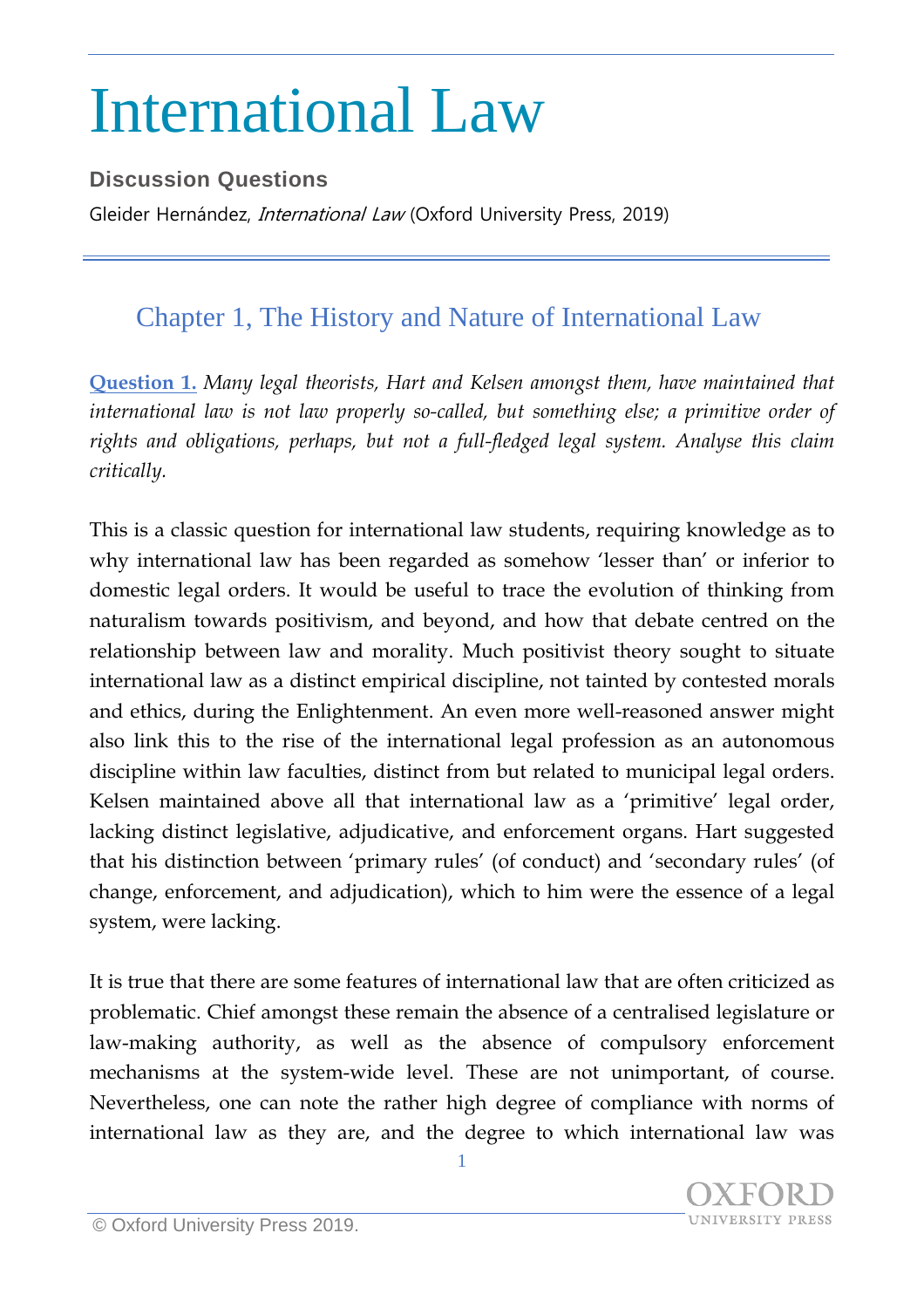invoked by and used by newly-independent States in order to justify their statehood and rights under international law. Finally, it also bears noting the extent to which the critical theories surveyed in Chapter 1—e.g. feminist, Marxist, Third World approaches—challenge and engage with the power of international law in embedding political preferences and the very real normative force that law has in entrenching such political preferences. Despite criticisms, international law is arguably a coherent system capable of maintaining certain fundamental values, in particular, the sovereignty and independence of States.

**Question 2.** *Whatever developments have taken place in recent years, international law was, is, and always will be a system rooted in the consent of States. Discuss.*

The classical view of international law is that it is a system rooted exclusively in the consent of States. Consent entails that only those obligations to which a State has agreed—has consented—can be binding upon it. In this regard, it is useful to highlight the principle of *reciprocity* on which the consent theory is based: States consent to limit their freedom of action in order to induce other States also to limit their own. Accordingly, a State, several States, or all States may create new legal norms to govern their relations between them, provided that they express their consent to be bound by such rules. Such consent is generally explicit, but at times may be tacit. Of course, consent and reciprocity are accompanied by the requirement, now reflected in Article 2(2) of the UN Charter, that obligations assumed by States be performed in good faith.

But does this tell the whole story? To give but one example, Simma and Verdross suggested that an overarching consensus could supersede the individual consent of a State in certain cases; that despite the fact they are equal and sovereign, they remain bound to an international legal order that admits of certain 'original norms' required to create further law. From this they would derive imperative law (or what are now regarded as peremptory norms of international law, or *jus cogens*). Others such as Anne Peters suggest that international law has undergone a process of 'humanisation' in which the individual is now paramount.

What's more, the processes of law-formation often do not require consent, but merely acquiescence or tacit acceptance. Silence can be enough to have new